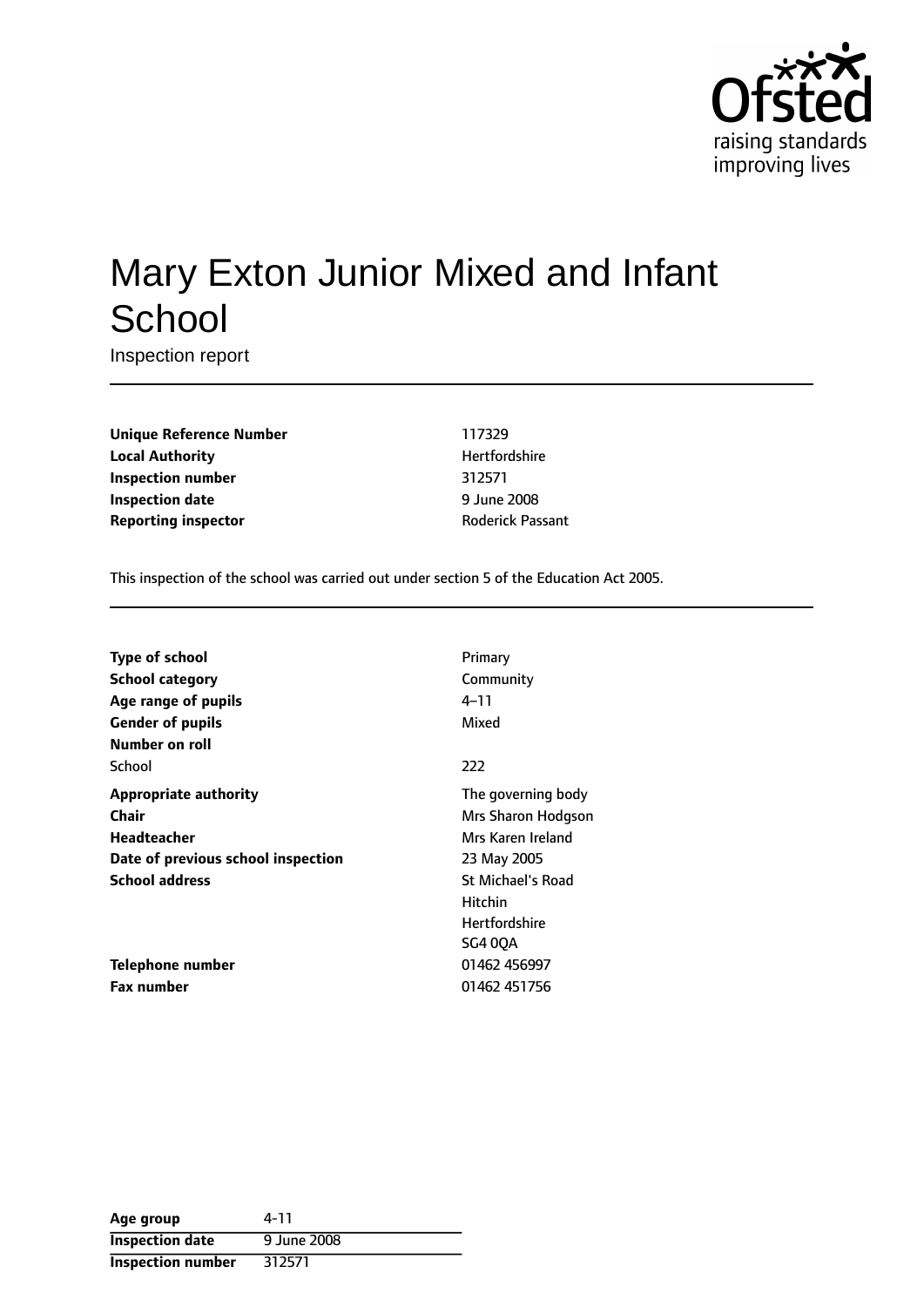.

© Crown copyright 2008

#### Website: www.ofsted.gov.uk

This document may be reproduced in whole or in part for non-commercial educational purposes, provided that the information quoted is reproduced without adaptation and the source and date of publication are stated.

Further copies of this report are obtainable from the school. Under the Education Act 2005, the school must provide a copy of this report free of charge to certain categories of people. A charge not exceeding the full cost of reproduction may be made for any other copies supplied.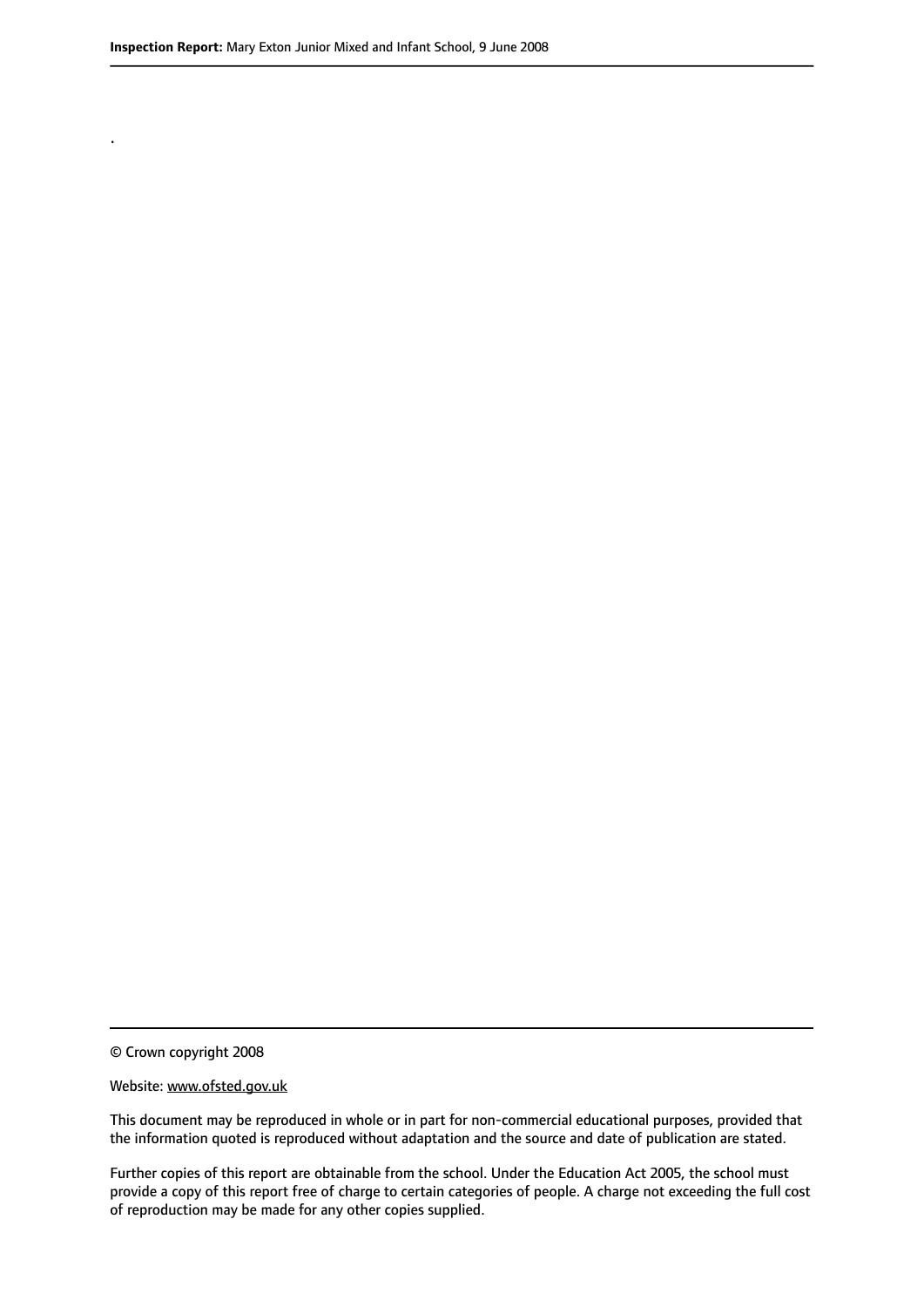# **Introduction**

The inspection was carried out by one Additional Inspector. The inspector evaluated the school's overall effectiveness, including that of the Reception class; (although, because of a planned trip there was little opportunity to see it in action) the current progress and learning of pupils; pupils' personal development and aspects of leadership and management.

Evidence was gathered from test data; the information that the school has on tracking pupils' progress; the school self-evaluation form and lesson observations. Discussions were held with the senior leadership team, Foundation Stage leader and staff, members of the governing body, the local authority link adviser and a group of Year 6 pupils and representatives from the school council. Parents' questionnaires were read and the school's systems for safeguarding pupils were checked. Other aspects were not investigated in detail but the inspector found no evidence to suggest that the school's own assessments, as given in its self-evaluation, were not justified and these have been included where appropriate within the report

# **Description of the school**

The school is popular and oversubscribed. It is average in size. Eligibility for free school meals is below average and many pupils have relatively advantaged backgrounds. The percentage of pupils who require additional support for their learning is about average but there is a lower proportion than average of pupils with statements detailing their entitlement to support. Roughly, three quarters of the school's pupils are White British, the rest come from a variety of ethnic backgrounds. About 10% of pupils have a first language other than English and a few pupils are at an early stage of learning the language. Very few pupils join or leave the school other than at standard times. The attainment on entry of children joining the school varies; it is sometimes slightly above but is generally typical of that normally seen, with the majority of children having received some form of Nursery experience from a wide range of providers. The school is accredited as a healthy school and is a partnership school with the University of Hertfordshire and Bedford University.

# **Key for inspection grades**

| Outstanding  |
|--------------|
| Good         |
| Satisfactory |
| Inadequate   |
|              |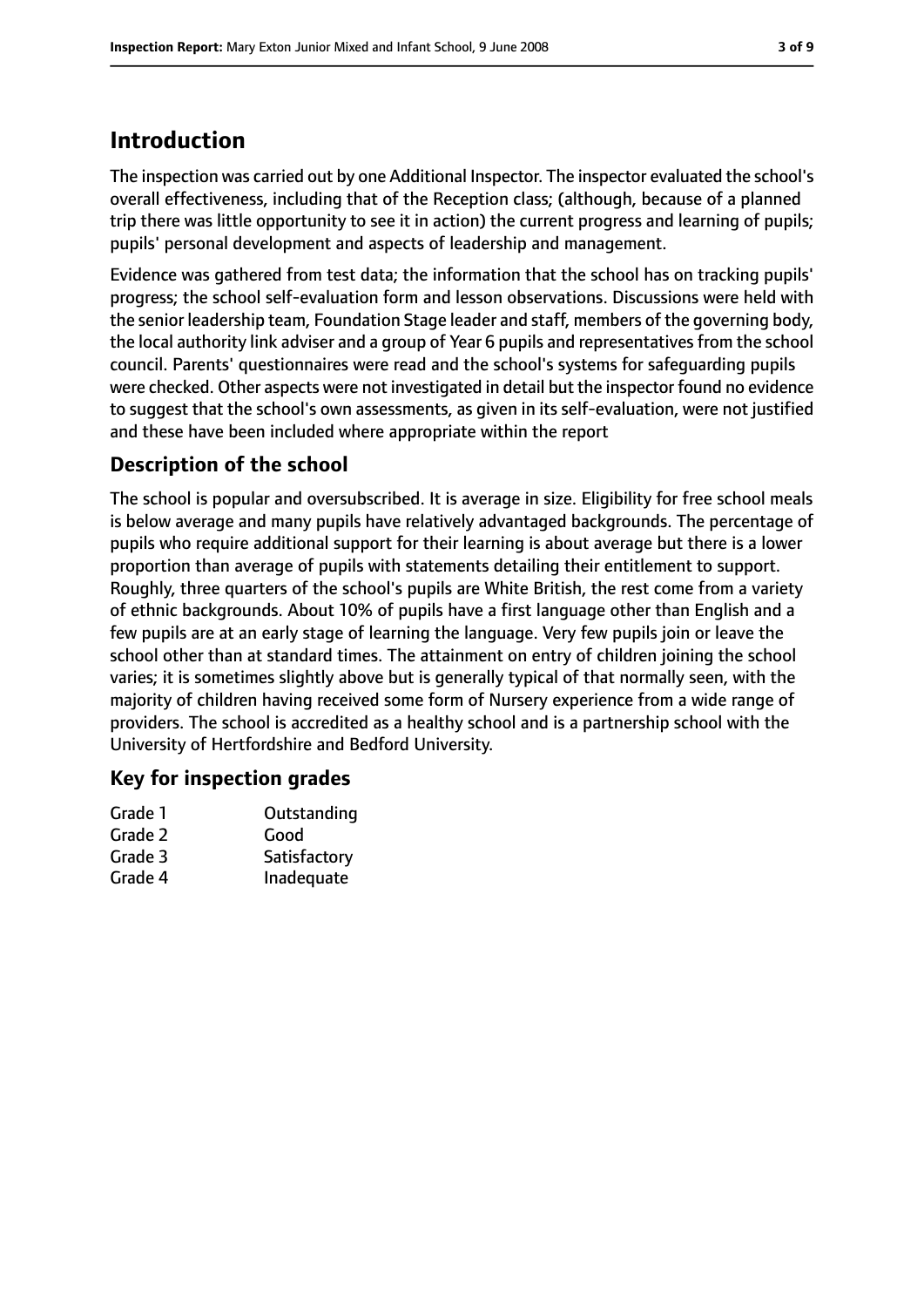# **Overall effectiveness of the school**

#### **Grade: 2**

This highly effective school has many strengths and has the confidence of most parents. Since the last inspection, it has made significant improvements to leadership and all other aspects of provision. These have led to considerably improved standards over the past three years, both in pupils' personal development, which is now outstanding, and academically. It is not a complacent school and has the leadership capacity to secure consistently high achievement and standards. The leadership of the headteacher is outstanding. She has constructed highly effective teamwork across the school by involving and valuing staff contributions, and building their leadership skills. High expectations, clear accountability and strong support systems have been established. There is a very professional staff culture. Staff are clear about their roles and responsibilities, share core values and want to improve. The very effective senior leaders know the pupils and school extremely well, share their views openly with staff so that all are clear about the priorities for improvement. The school has an excellent understanding of its strengths and weaknesses and a strong sense of direction. Governance is good, debate is open and strategic leadership is effective. The governing body has the commitment and capacity to improve further.

Results in English and mathematics at the end of Year 6 were well above average in 2007 and current Year 6 pupils are on track to attain challenging targets. Standards in Year 5 are also high. Pupils make good progress in Reception and across the infant phase so that standards by the end of Year 2, historically and currently, are above average. Pupils achieve well and now make good year-on-year progress across the school because of good teaching but also because the school tracks their progress carefully. It makes excellent use of demanding targets to set high expectations of staff, and checks the progress of individual pupils carefully. High quality support, including very strong links with other agencies, ensures that pupils with specific learning needs make good progress against their targets. The school challenges able pupils so that they perform well; the proportion of Year 6 pupils gaining the higher level was significantly above average in 2007. Staff know the pupils extremely well and value them as individuals. They are very committed to meeting their needs, whether, language, learning, or medical to ensure that they make the best possible progress.

Pupils are enthusiastic and enjoy school a great deal, as shown by their excellent attendance. They have very positive attitudes to learning; they say that school is 'interesting' and 'fun', particularly the good curriculum and enrichment opportunities that they experience. Links across the curriculum are being developed to make learning even more meaningful. Pupils show sensitivity, consideration and respect for others because the school encourages them to consider the other person's point of view. They have a good understanding about other cultures. Their behaviour is excellent because they have a very clear understanding about right and wrong. Teachers manage behaviour in a calm, positive, unobtrusive manner, modelling courtesy and respect extremely well. They listen to pupils carefully, valuing what they have to say. This, along with their exceptional care, ensures that relationships are excellent and a key element in the school's calm, productive ethos, helping pupils to feel extremely safe and secure. Child protection, health and safety arrangements and safeguarding systems are all in place and rigorous. Pupils report that there is no bullying and they always feel able to approach an adult if there is something troubling them. There is a strong sense of community because older pupils play with, and assume some responsibility for, younger ones. The school council has given careful consideration to ways of ensuring that playtimes can be both fun and exciting. Members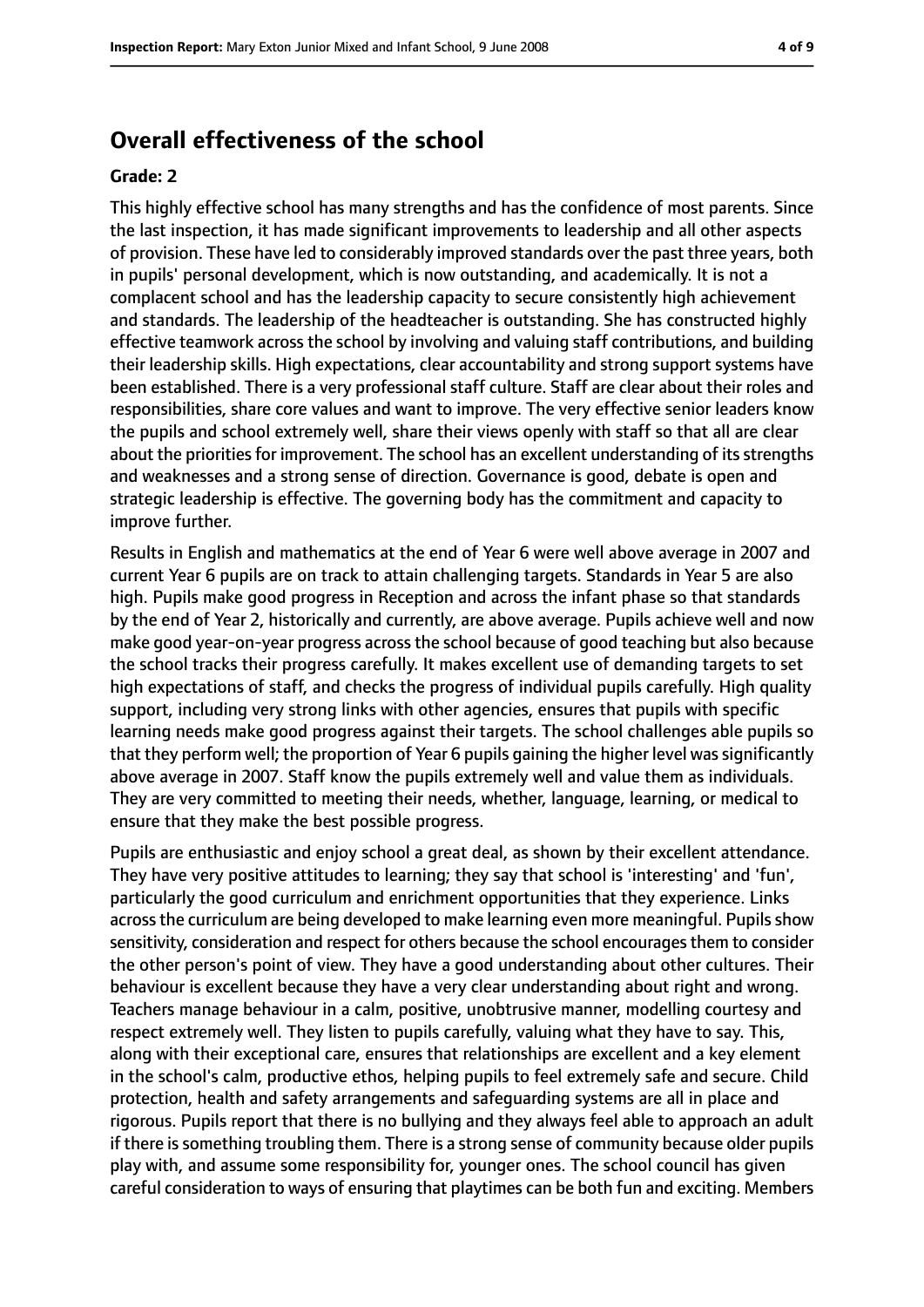have identified, very carefully and thoughtfully, what is needed to achieve this. Pupils have an excellent understanding of what a healthy lifestyle is and how to look after themselves. Given their excellent attitudes, maturity and academic skills, the school prepares pupils very well for the next steps in their education.

Teachers are skilled, enthusiastic practitioners who manage classrooms well and consistently foster good attitudes to learning. There is strong teamwork with good contributions from effective teaching assistants, whose high quality of support is a particular asset. Because teachers plan in detail, pupils are clear about what they are learning and why. Pupils are self-confident learners who are not afraid to make a mistake. They have are perceptive about what makes a good lesson; it is one in which 'they are actively involved rather than the teacher talking' and according to them, 'this happens 90 per cent of the time... at least'. The school is working very hard to capitalise on pupils' high level of motivation by ensuring that they receive high quality feedback and know how to improve their work. There is good practice with assessment but this is not yet consistent across the school. Increasingly it encourages them to take even greater responsibility for their own achievement. Given pupils' outstanding personal development, and good and improving achievement, the school provides good value for money.

# **Effectiveness of the Foundation Stage**

### **Grade: 2**

There has been significant improvement since the last inspection brought about by the move to single age classes and improvements to the overall provision and quality of accommodation. Children make good progress. Almost all pupils reach a good level of achievement, working securely within the expectations for the end of the Foundation Stage and many go beyond these. The last report noted that physical development lagged behind other aspects; this is not the case now. The planned curriculum is a creative and imaginative with a balance between adult and child initiated activities. There is careful on-going assessment of children's progress and careful evaluation of data. Energy and fun are evidently valued ingredients to learning. There are high expectations regarding children's independence and talk is encouraged particularly well. There is excellent care and guidance, good teamwork amongst the staff and very good links with parents and younger siblings through the regular open door shared reading policy. There are clear links and smooth transfer to Year 1.

# **What the school should do to improve further**

 $\blacksquare$  Refine and embed the good assessment strategies currently used in order to encourage pupils to take even more responsibility for their learning and achievement.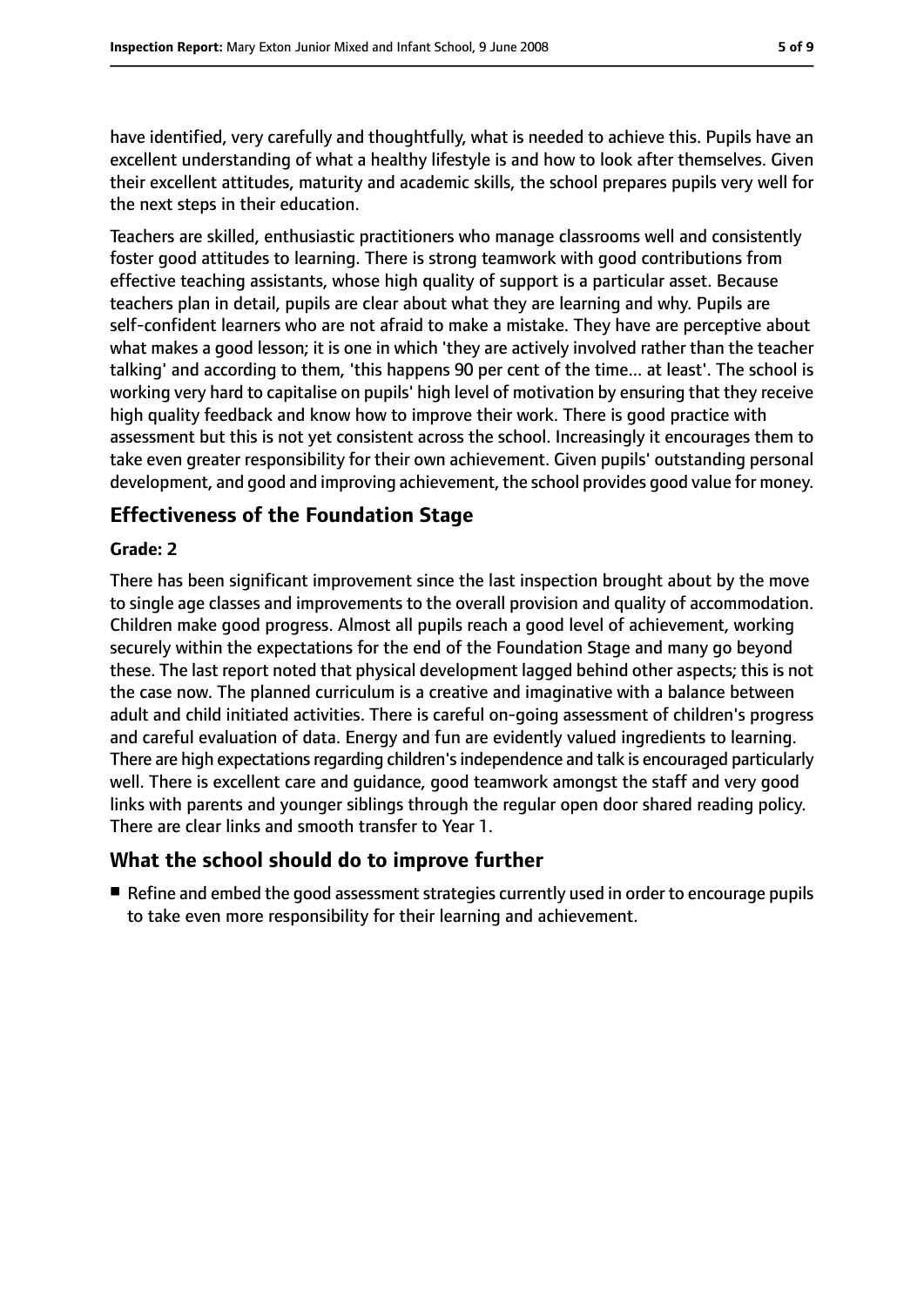**Any complaints about the inspection or the report should be made following the procedures set out in the guidance 'Complaints about school inspection', which is available from Ofsted's website: www.ofsted.gov.uk.**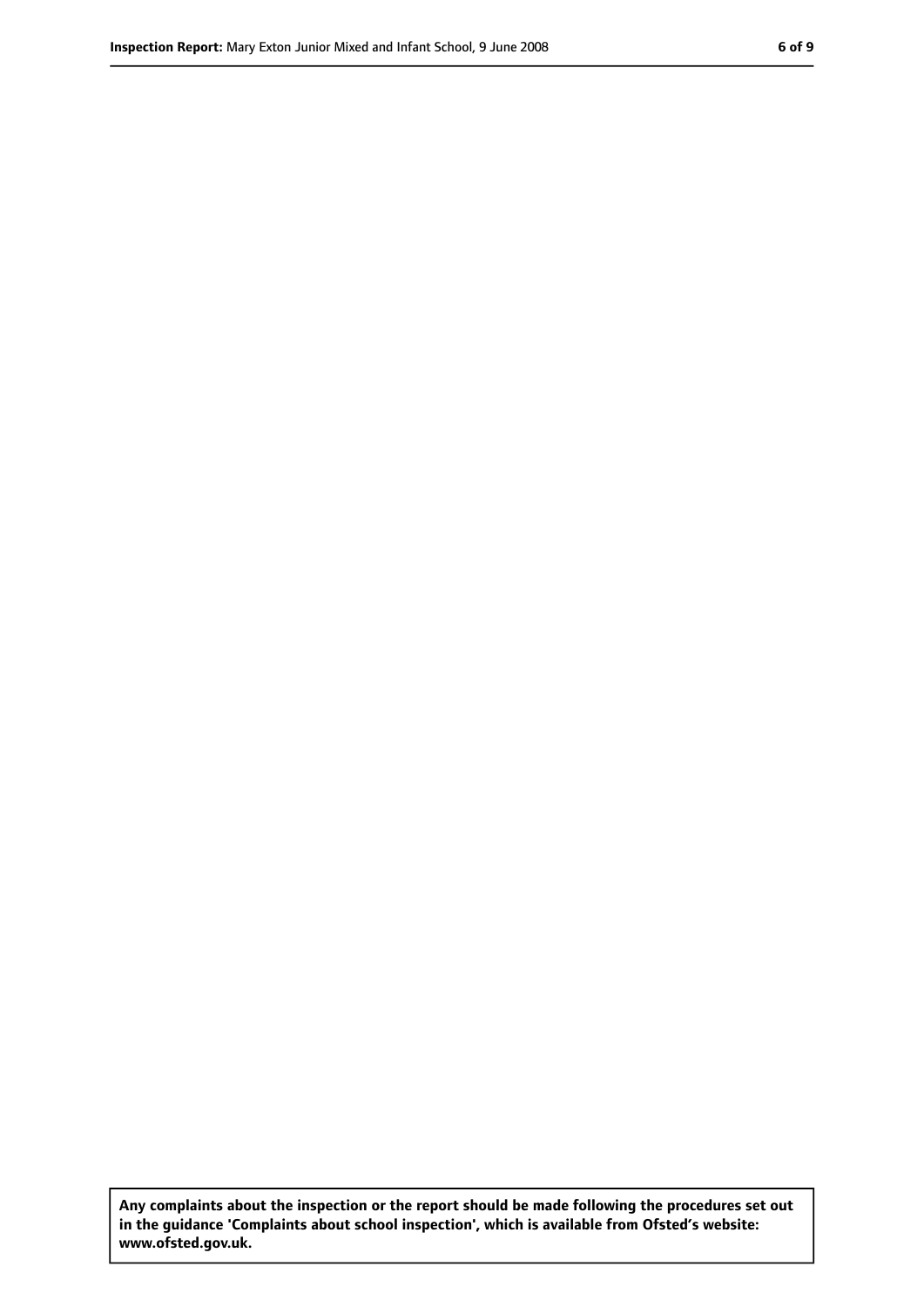# **Inspection judgements**

| $^{\backprime}$ Key to judgements: grade 1 is outstanding, grade 2 good, grade 3 satisfactory, and | School         |
|----------------------------------------------------------------------------------------------------|----------------|
| arade 4 inadequate                                                                                 | <b>Overall</b> |

# **Overall effectiveness**

| How effective, efficient and inclusive is the provision of education, integrated<br>care and any extended services in meeting the needs of learners? |     |
|------------------------------------------------------------------------------------------------------------------------------------------------------|-----|
| Effective steps have been taken to promote improvement since the last<br>inspection                                                                  | Yes |
| How well does the school work in partnership with others to promote learners'<br>well-being?                                                         |     |
| The effectiveness of the Foundation Stage                                                                                                            |     |
| The capacity to make any necessary improvements                                                                                                      |     |

### **Achievement and standards**

| How well do learners achieve?                                                                               |  |
|-------------------------------------------------------------------------------------------------------------|--|
| The standards <sup>1</sup> reached by learners                                                              |  |
| How well learners make progress, taking account of any significant variations between<br>groups of learners |  |
| How well learners with learning difficulties and disabilities make progress                                 |  |

# **Personal development and well-being**

| How good is the overall personal development and well-being of the<br>learners?                                  |  |
|------------------------------------------------------------------------------------------------------------------|--|
| The extent of learners' spiritual, moral, social and cultural development                                        |  |
| The extent to which learners adopt healthy lifestyles                                                            |  |
| The extent to which learners adopt safe practices                                                                |  |
| How well learners enjoy their education                                                                          |  |
| The attendance of learners                                                                                       |  |
| The behaviour of learners                                                                                        |  |
| The extent to which learners make a positive contribution to the community                                       |  |
| How well learners develop workplace and other skills that will contribute to<br>their future economic well-being |  |

# **The quality of provision**

| How effective are teaching and learning in meeting the full range of the<br>learners' needs?          |  |
|-------------------------------------------------------------------------------------------------------|--|
| How well do the curriculum and other activities meet the range of needs<br>and interests of learners? |  |
| How well are learners cared for, quided and supported?                                                |  |

 $^1$  Grade 1 - Exceptionally and consistently high; Grade 2 - Generally above average with none significantly below average; Grade 3 - Broadly average to below average; Grade 4 - Exceptionally low.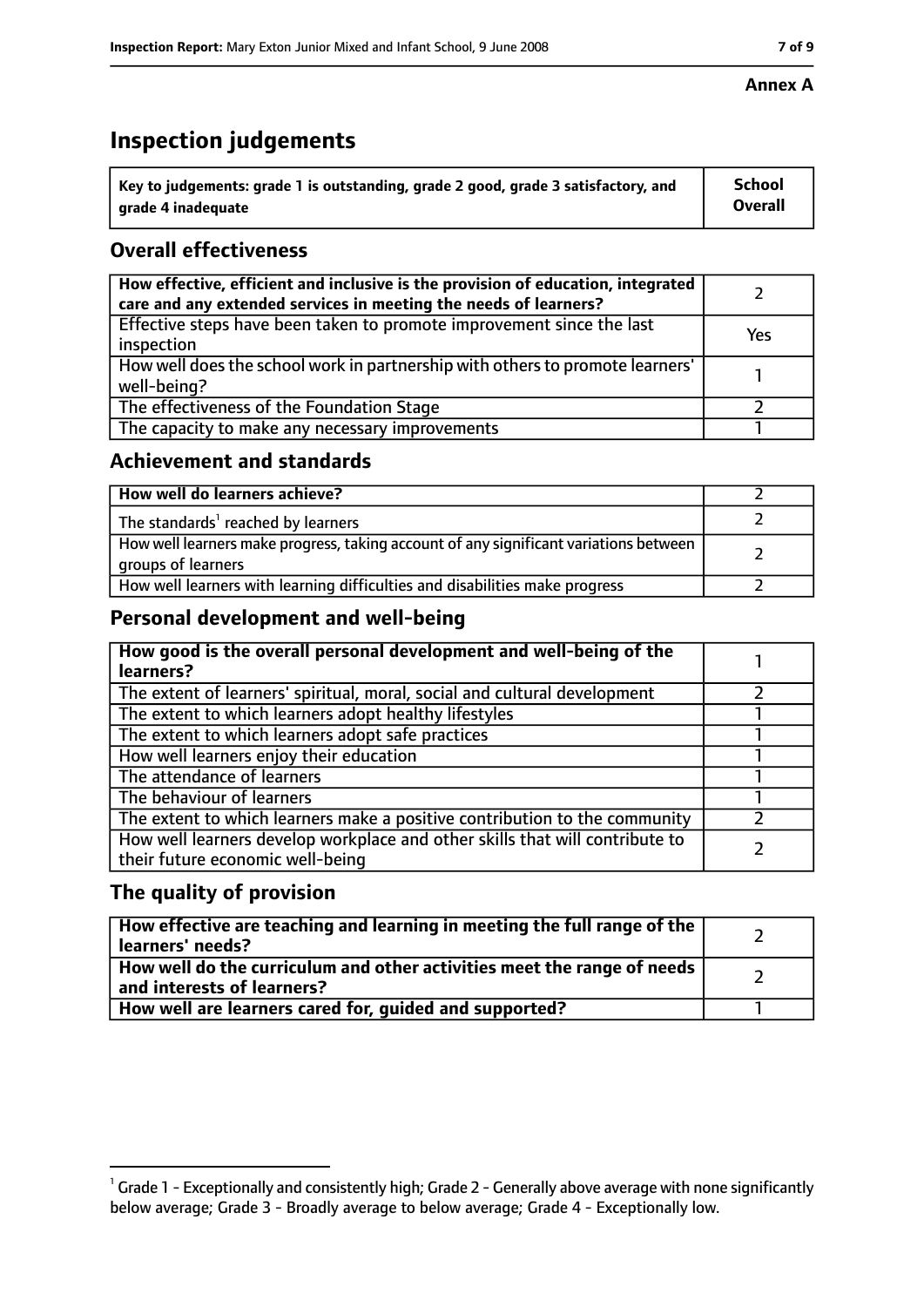# **Leadership and management**

| How effective are leadership and management in raising achievement<br>and supporting all learners?                                              |     |
|-------------------------------------------------------------------------------------------------------------------------------------------------|-----|
| How effectively leaders and managers at all levels set clear direction leading<br>to improvement and promote high quality of care and education |     |
| How effectively leaders and managers use challenging targets to raise standards                                                                 |     |
| The effectiveness of the school's self-evaluation                                                                                               |     |
| How well equality of opportunity is promoted and discrimination tackled so<br>that all learners achieve as well as they can                     |     |
| How effectively and efficiently resources, including staff, are deployed to<br>achieve value for money                                          |     |
| The extent to which governors and other supervisory boards discharge their<br>responsibilities                                                  |     |
| Do procedures for safequarding learners meet current government<br>requirements?                                                                | Yes |
| Does this school require special measures?                                                                                                      | No  |
| Does this school require a notice to improve?                                                                                                   | No  |